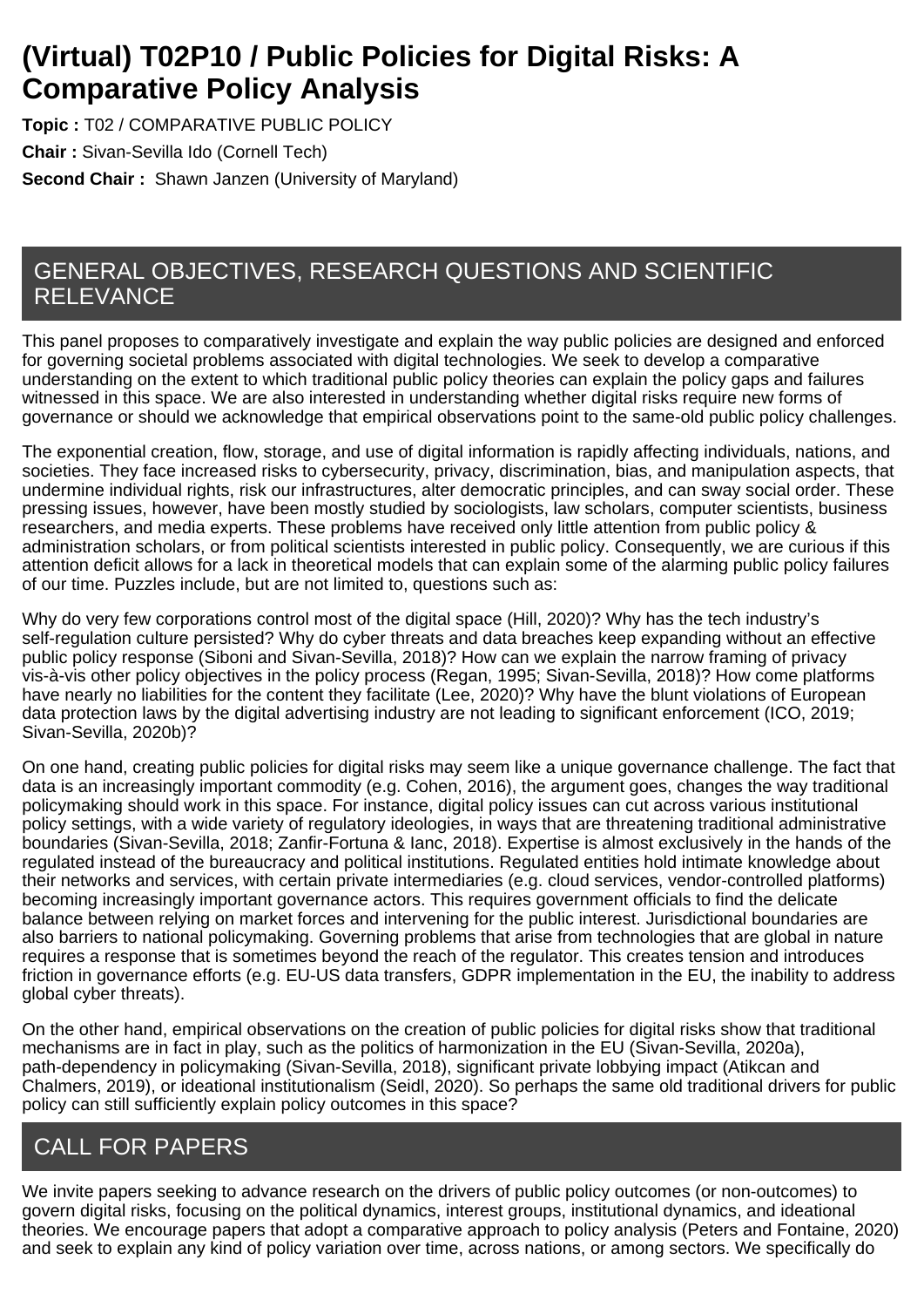not want to limit papers to investigate a certain policy level and welcome research on the municipal, state, federal, or supra-national levels of policymaking.

Despite our desire to promote public policy theorization for issues of digital risk, we are open to papers from various disciplines (law, sociology, anthropology, business), as long as their unit of analysis is some aspect of a public policy ecosystem. Papers can adopt a wide variety of theoretical perspectives and methodological approaches to explain what leads to certain outcomes over others.

Our goal is to start and build a research network of scholars that are interested in risks associated with digital technologies and aim to understand drivers for public policy outcomes, highlighting different trends and approaches of policymaking over digital issues. We hope to create a culture of fruitful exchange of ideas that would take us one step closer to a more empowering digital world to live in.

References

Atickan E. O., and Chalmers A. W. (2019). "Choosing lobbying sides: The general data protection regulation of the European Union." Journal of Public Policy 39(4): 543-64

Cohen, J. E. (2016). "The Regulatory State in the Information Age" Theoretical Inquiries in Law  $17(2)$ :  $369-413$ 

Hill K. (2020). "I tried to live without the tech giants. It was impossible." The New York Times, July 31. Available here:

https://www.nytimes.com/2020/07/31/technology/blocking-the-tech-giants.html

Information Commissioner Office (ICO). (2019). "Update report into adtech and real time bidding." June 20, available here: https://ico.org.uk/media/about-theico/documents/2615156/adtech-real-time-bidding-report-201906.pdf

Lee T. B. (2020). "The Internet's most important – and misunderstood – law, explained." ArsTechnica, Oct 6, available here: https://arstechnica.com/tech-policy/2020/06/section-230-the-internet-law-politicians-love-to-hate-explained/

Peters G., and Fontaine G. (2020). Handbook of Research Methods and Applications in Comparative Policy Analysis. Edward Edgar Publishing

Regan, P. M. 1995. Legislating Privacy: Technology, Social Values, and Public Policy. Chapel Hill: UNC Press.

Seidl T. (2020). "The politics of platform capitalism: A case study on regulation of Uber in New York." Regulation & Governance. Early view. DOI: 10.1111/rego.12353

Siboni G. and I. Sivan-Sevilla. (2018). 'The Role of the State in the Private-Sector Cybersecurity Challenge.' The Blog of Georgetown Journal of International Affairs. Available here.

Sivan-Sevilla, I. (2018). "Complementaries and Contradictions: National Security and Privacy Risks in U.S. Federal Policy, 1968-2018", Policy & Internet 11(2): 172-214, DOI: 10.1002/poi3.189

Sivan-Sevilla, I. (2020a) "Europeanization on Demand: The EU Cybersecurity Certification Regime between Market Integration and Core State Powers [1997-2019]." Journal of Public Policy. DOI:10.1017/S0143814X20000173

Sivan-Sevilla, I. (2020b, forthcoming) "Artificial Intelligence without Data Protection? A Comparative Analysis of National Enforcement Styles vis-à-vis AdTech." Special issue on AI Governance for the Journal of European Public Policy.

Zanfir-Fortuna G., and Ianc S. (2018) "Data Protection and Competition Law: The Dawn of 'Uberprotection'" In Gloria González Fuster, Rosamunde van Brakel and Paul De Hert (eds.), Research Handbook on Privacy and Data Protection Law: Values, Norms and Global Politics. Edward Elgar Publishing.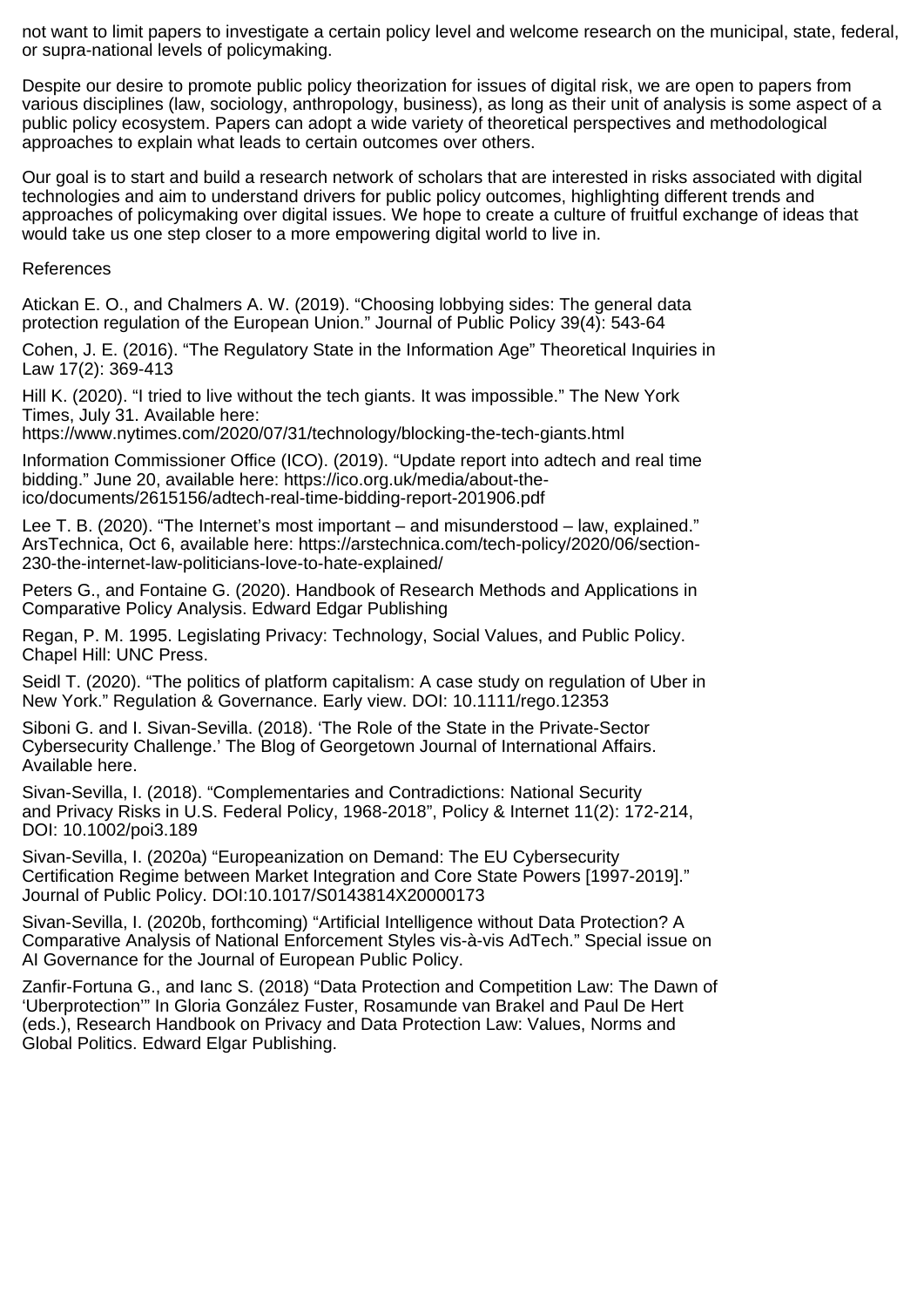# **(Virtual) T02P10 / Public Policies for Digital Risks: A Comparative Policy Analysis**

**Chair :** Sivan-Sevilla Ido (Cornell Tech) **Second Chair :** Shawn Janzen (University of Maryland)

### Session 1 [afternoon preference]

Tuesday, July 6th 16:30 to 18:30 (Virtual 31)

#### **(Virtual) Multidimensional Preferences for Regulating Self-Driving Cars. Evidence from a Conjoint Experiment conducted in the US, Japan, and Germany**

Sebastian Hemesath (Carl von Ossietzky Universität Oldenburg)

Markus Tepe (Carl von Ossietzky Universität Oldenburg)

Effective governance of self-driving cars requires broad public support. Although policy-makers and practitioners agree upon the growing need to regulate the development of self-driving cars and the importance of regulation that is consistent with citizens' moral believes and societies' legal standards, there is little systematic evidence about which type of regulation citizens prefer and whether the public is sensitive to specific features of possible regulation regimes. In a conjoint experiment, we asked respondents to compare two multidimensional hypothetical regimes regulating self-driving cars and to decide which regime they prefer. The regime profiles varied with respect to three substantive dimensions: (1) Safety (Regulatory body for self-driving cars and safety standards compared to conventional cars), (2) legal framework (liability for accidents caused by the autopilot and ethical prioritization) and (3) autonomy vs. human agency (data protection and supervision of autopilot by the driver). The pre-registered conjoint experiment has been conducted on representative online samples for the USA (N=1,188), Japan (N=1,135), and Germany (N=1,174). Besides the automotive industry being a major industry in those nations, the country selection also reflects anticipated cultural differences regarding the subjective evaluation of AI and autonomous vehicles. However, across all samples, we find that citizens strongly prefer regulation that requires permanent human supervision of self-driving cars and stricter safety standards. Cross-country differences emerge on the safety dimension, as respondents from Japan and Germany prefer public authorities overseeing the approval of self-driving cars, while American respondents show the strongest preference for an independent expert body. Furthermore, in-depth sub-group analysis reveals that preferences towards self-driving cars' regulation are weakly affected by respondents' attitudes towards technology (technophobia), while partisan orientation has only a minor effect on regulatory preferences.

#### **(Virtual) The privacy vs security dilemma: government access comparative policy analysis**

Takanobu Sato (Waseda University)

Meryam Azar (Tokyo University of Foreign Studies)

Balancing between protecting personal data and handling security threats have been a major challenge to national security policy makings. After 9/11 in 2001, governments around the world started to perceive the growing threat of terrorism and expand counter terrorism strategies which, consequently, led to more emphasis on security as a first priority.

However, this "national security outweigh privacy" approach became questionable, especially, after the NSA mass surveillance incidence. According to an annual report issued by Director of National Intelligence, the NSA gathered over 151 million records of Americans' phone calls in 2016, even after the US Congress imposed limitations on its ability to do so. It was also revealed that they examined information related to finance, trade and energy sector without clear justifiable reasons. This incidence raised more concerns about prioritizing national security over protecting privacy in the world. With regard to Japan, the media says that one of those surveillance tools were secretly provided to Japan.

Recently, after the spread of COVID-19 many countries again started compromising privacy and allowing the utilization of personal data in order to contain the pandemic. Moreover, the increasing dependency on digitalization and cyberspace after the pandemic, made it easier for governments to get more access to personal data and utilize it. This new digitalized era pushed back the questions of "where a boundary should be drawn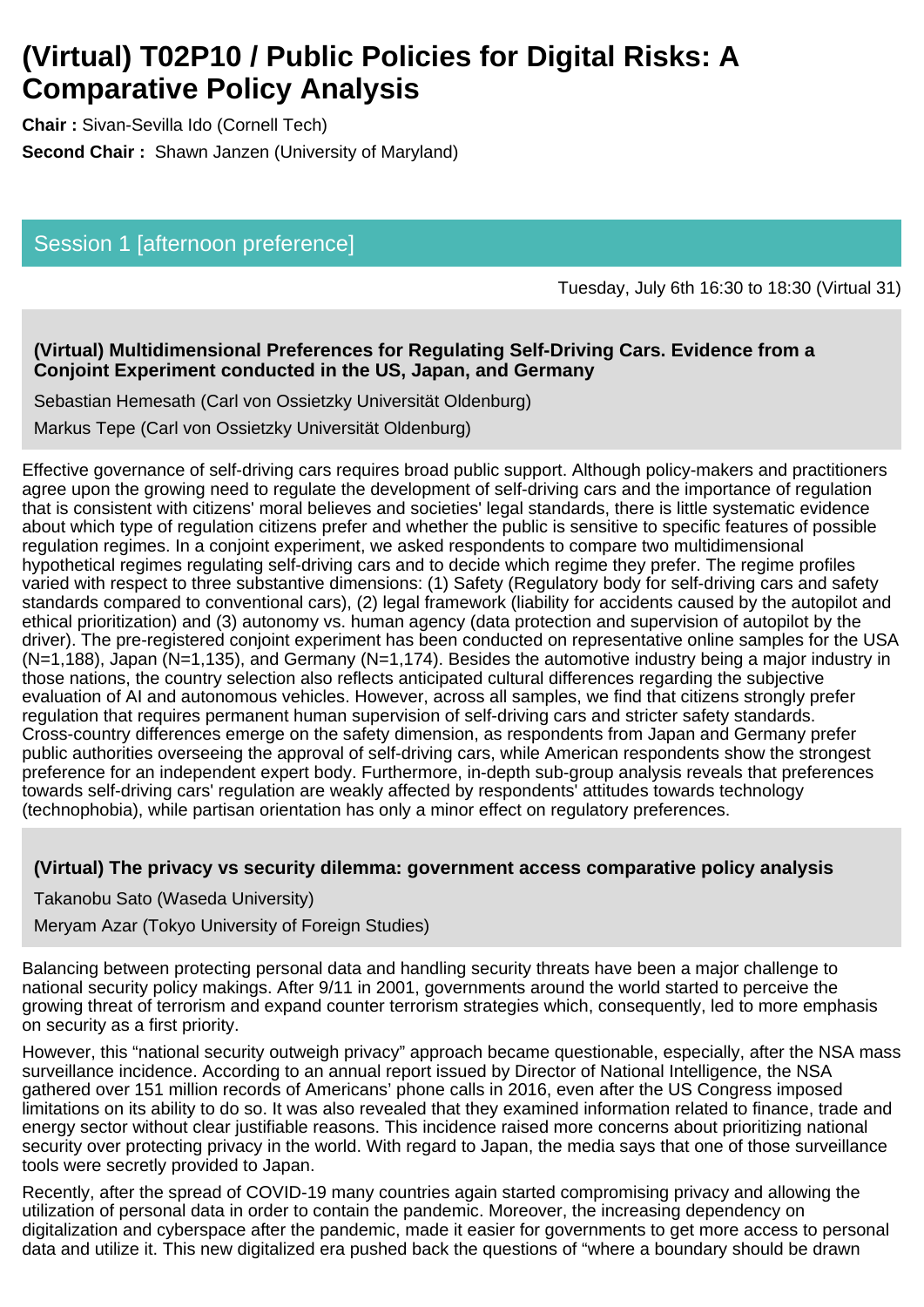between privacy and national security" and "how much access governments should have over personal data".

This article will tackle the problem of how this boundary varies from one country to another, considering the definitions of national security threats and personal data. And it will present a comparative policy analysis of how different governments approach "national security outweigh privacy" vs "privacy outweigh national security" issue in countries with different political environments, such as Japan, the US, China, and the EU. In order to understand the political elements which determine countries' approach to privacy and security dilemma, it will examine the legislations which authorize governments to access personal data, such as, the US Foreign Intelligence Surveillance Act of 1978 (FISA), and equivalent ones in other countries. Then it will explain how the recognition of national security threats transitioned with the development of these legislations and government accessible range of privacy.

#### **(Virtual) Politicization of Artificial Intelligence: Who drives the Political Debate?**

Nicole Lemke (University of Geneva)

Philipp Trein (University of Lausanne)

Frédéric Varone (University of Geneva)

There is a consensus in the literature that usage of Artificial Intelligence (AI) in the public sector will have impacts in many policy fields, such as public health (Sun and Medaglia 2019), defense (Ku and Leroy 2014) and transportation policy (Kouziokas 2017). A fast growing body of literature assesses the technological possibilities of AI applications in different policy fields (Sousa et al. 2019). The potential consequences of this development, both positive and negative, are widespread: Scholars have for example underlined important ethical risks and challenges, such as discrimination, bias, privacy violations or responsibility (Wachter and Mittelstadt, 2019; Mittelstadt et al., 2016; Floridi et al., 2018).

Nevertheless, recent research has also pointed out that there is an urgent need for further investigation into the political and administrative challenges of implementing AI in the public sector (Sharma, Yadav, and Chopra 2020; Sousa et al. 2019). We argue, that in order to understand those challenges, it is necessary to understand the political actors and dynamics aiming to shape the development as well as the use of AI. This article therefore contributes to research on digital risks and digital policy issues by providing an analysis of the politicization of AI. Specifically, we examine which policy issues get attention in the public debate and which actors are driving that debate.

The empirical part of the paper uses quantitative text analysis and discourse network analysis based on novel data from three different arenas of German public discourse on AI, the newspaper discourse, parliamentary debates and a government consultation of interest groups. This allows us to compare which policy issues are salient in the context of AI, which actors such as government, parties, firms or interest groups mobilize, and how actors and issues relate to each other in different arenas. Furthermore, we are able to shed light on dynamics among actors and identify actors central to the debate.

More generally, this article will contribute to understanding the political dynamics behind AI as well as challenges, barriers, and drivers of AI adoption and implementation.

References:

Floridi, Luciano et al. 2018. "AI4People—An Ethical Framework for a Good AI Society: Opportunities, Risks, Principles, and Recommendations." Minds and Machines 28(4): 689–707.

Kouziokas, Georgios N. 2017. "The Application of Artificial Intelligence in Public Administration for Forecasting High Crime Risk Transportation Areas in Urban Environment." Transportation Research Procedia 24: 467–73.

Ku, Chih-Hao, and Gondy Leroy. 2014. "A Decision Support System: Automated Crime Report Analysis and Classification for e-Government." Government Information Quarterly 31(4): 534–44.

Mittelstadt, Brent et al. (2016). The ethics of algorithms: mapping the debate. Big Data & Society, 3(2), pp. 1-21.

Sharma, Gagan Deep, Anshita Yadav, and Ritika Chopra. 2020. "Artificial Intelligence and Effective Governance: A Review, Critique and Research Agenda." Sustainable Futures 2: 100004.

Sousa, Weslei Gomes de et al. 2019. "How and Where Is Artificial Intelligence in the Public Sector Going? A Literature Review and Research Agenda." Government Information Quarterly 36(4): 101392.

Sun, Tara Qian, and Rony Medaglia. 2019. "Mapping the Challenges of Artificial Intelligence in the Public Sector: Evidence from Public Healthcare." Government Information Quarterly 36(2): 368–83.

Wachter, Sandra, and Mittelstadt, Brent (2019). A right to reasonable inferences: re-thinking data protection law in the age of Big Data and AI. Columbia Business Law Review, 2, pp. 443–493.